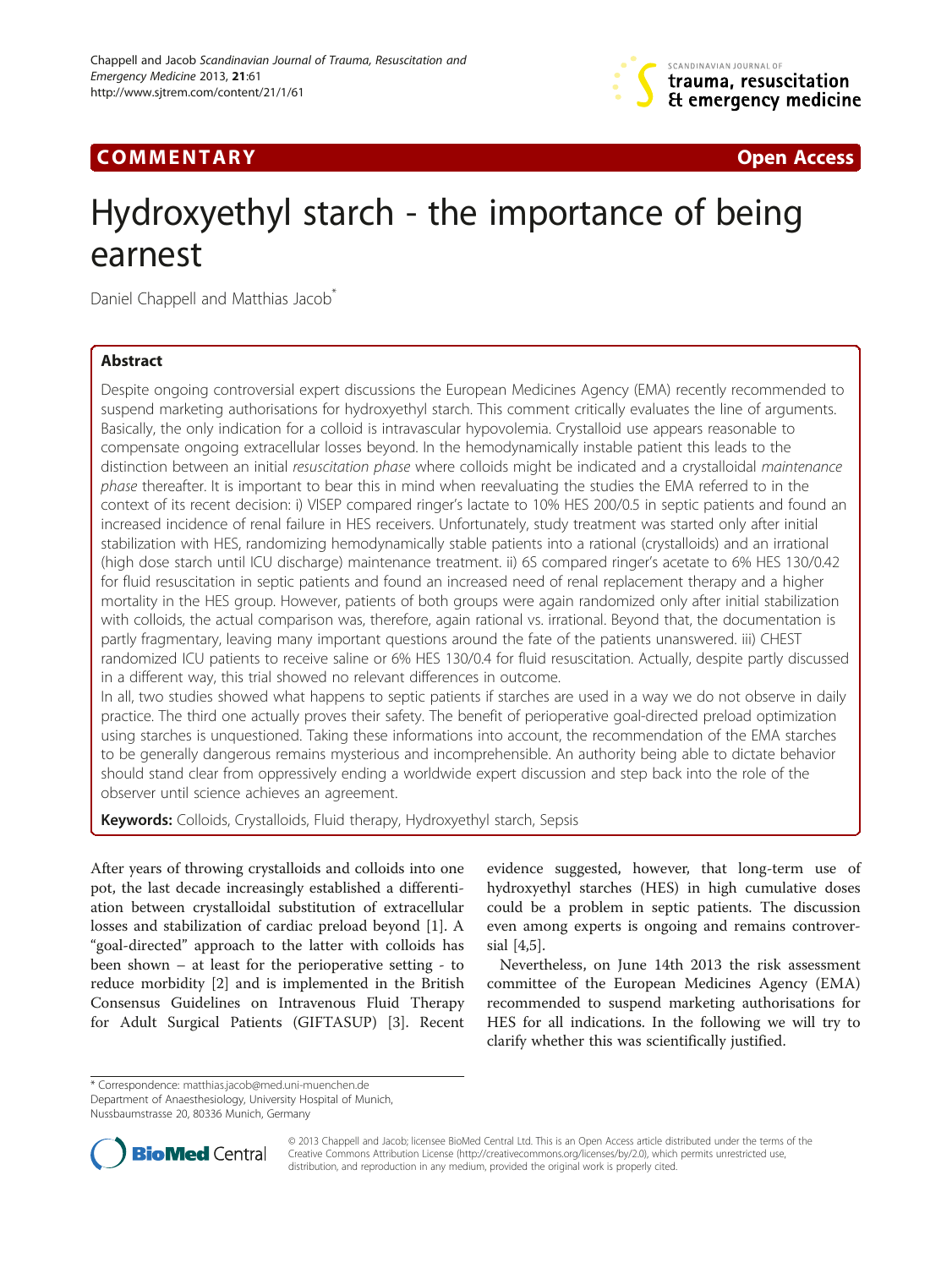## The physiological view: compartments and volume effects

Normally, two-thirds of the total body water are intracellularly, the remaining part is located extracellularly, distributing to 80% interstitially and to 20% intravascularly. These two extracellular sub-compartments are separated by the vascular barrier, sufficiently retaining macromolecules, but being freely permeable to water and electrolytes. This explains the observation that during resuscitation of a bleeding patient with isotonic crystalloids the infused amount is distributed evenly over the entire extracellular space, i.e., to 20% intravascular and to 80% interstitial [\[6](#page-3-0)]. Iso-oncotically prepared colloids, by contrast, remain nearly completely within a primarily hypovolemic vascular system after i.v. infusion [\[7\]](#page-3-0). The repeatedly expressed clinical suspicion that crystalloids used for volume resuscitation might have a similar intravascular persistence as colloids is wrong. The possible advantage of colloids over crystalloids for stabilizing cardiac preload is obvious: Crystalloids require the 4-5-fold amount to sufficiently stabilize macrohemodynamics. Most of this fluid would shift into tissue causing substantial interstitial edema [[1\]](#page-3-0), itself being associated with increased mortality [[8](#page-3-0)]. However, colloidal volume effects of 80-100% only account for their use to correct intravascular hypovolemia. Isooncotic fluids infused as a hypervolemic bolus into the circulation of previously normovolemic patients have been shown to have a reduced volume effect of around 40%, thus, 60% being shifted towards the interstitium. The reason is a hypervolemiarelated impairment of vascular barrier functioning [\[9](#page-3-0)].

The only rational indication for an i.v. colloid is acute intravascular hypovolemia. Therefore, colloids are not indicated in normovolemic patients. Beyond that, HES is contraindicated in patients with acute renal failure.

## The outcome-based view: evidence in fluid therapy

In 2001 the group around Emanuel Rivers [\[10](#page-3-0)] taught us one thing above all: failure to early hemodynamically stabilize patients in acute shock is extremely difficult to compensate for later. Quite obviously we must distinguish between an initial (6-hour) resuscitation phase of hemodynamically instable patients and a *maintenance* phase thereafter. During resuscitation volume therapy is an important part of an outcome-relevant causal therapy, deciding between life and death. Maintenance with fluids is only one measure within a multifactorial supportive concert and defining reliable outcome parameters is as difficult as defining a reproducible standard.

It is important to keep this in mind when evaluating the three trials the risk assessment committee of the EMA was primarily referring to when recommending against HES in general [\[11-13](#page-3-0)].

## VISEP, 6S and CHEST: what did they actually do?

The investigators of the VISEP trial [[11](#page-3-0)] compared the use of ringer's lactate to that of 10% HES 200/0.5 for volume replacement therapy in 537 septic patients. Receiving colloids following their protocol led to an increased incidence of renal failure and "a trend towards higher 90-day mortality", despite being non-significant. Unfortunately, study treatment was started only up to 24 h after diagnosis of severe sepsis. As the treating physicians were not passive in between, at this time initial hemodynamic stabilisation had already been completed in the vast majority of patients, the median values of mean arterial pressure (MAP), central venous pressure (CVP), central-venous oxygen saturation (ScvO2) and lactate at study onset having been 75 mmHg, 12 mmHg, 74% and 2.2 mmol/l, respectively. This led to randomization into i) a "crystalloid" group in which 58% had already successfully received up to 1 litre of HES for initial resuscitation (remarkably, further 33% in this group received colloids *during* the trial) and ii) a colloid group which received this outdated hyperoncotic solution over a prolonged period of time outside a proper indication and in daily and cumulative dosages beyond any recommendation. Especially the latter aspect is important, as even in this study the subgroup of patients who received this HES preparation in daily amounts within the *recommended* range showed a *lower* mortality (!) than the crystalloid group.

The 6S trial [[12\]](#page-3-0) compared the use of ringer's acetate to the application of 6% HES 130/0.42 for fluid resuscitation in 800 septic patients. Similar to VISEP, the authors found an increased incidence of renal replacement therapy (RRT) after the use of HES and, beyond that, a significantly higher 90-day-mortality. However, also similar to VISEP, patients were once again only randomized up to 24 h after diagnosis of severe sepsis or septic shock into i) a "crystalloid" group in which over 60% had already received up to 1,000 ml of colloid for initial resuscitation and ii) a colloid group in which the majority of patients was already hemodynamically stabilized, the baseline median values of CVP, ScvO2 and lactate having been 10 mmHg, 75% and 2.0 mmol/l, respectively. According to the recommendations of the Surviving Sepsis Campaign these values are even better than the *targets* of fluid resuscitation  $[14]$  $[14]$  - so most certainly not a trigger. Therefore, in this study the colloid receivers were, once again, tested for a non-indicated drug, in comparison to the rational and well established approach with crystalloidal maintenance in stable patients. Additionally, 36% of the randomized patients had renal failure already at study onset, a clear contraindication of HES. Moreover, 216 patients in both groups (27%) discontinued trial fluid during the study and 32% of the "crystalloid" group received colloids *during* (!) the trial. Nevertheless, all were included into the 90-day follow-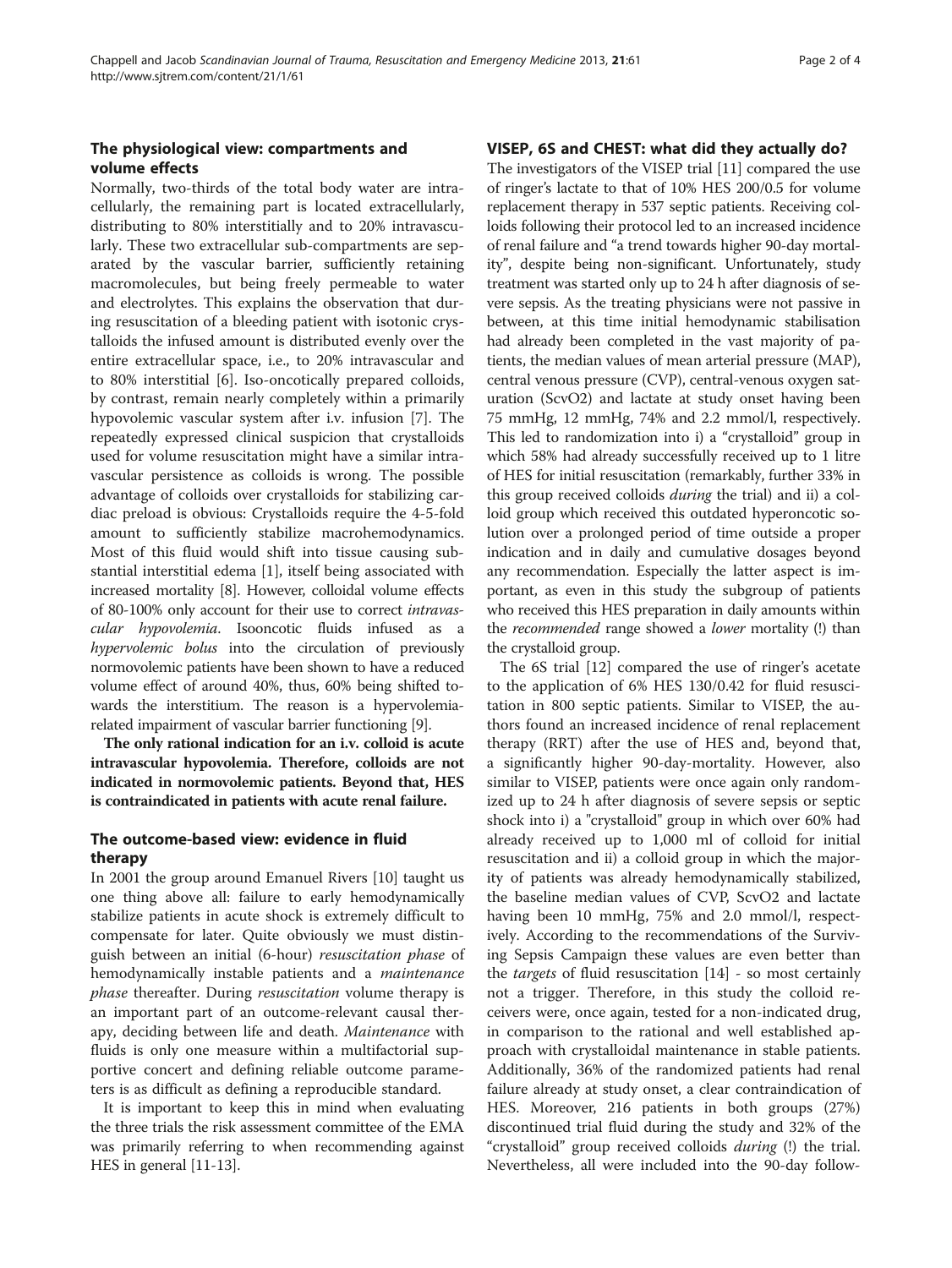up. The individual cause of death is not reported and several other important values, the documentation of which would have been part of the protocol, were not indicated (e.g. hematocrit, (mean) arterial pressure or data on mechanical ventilation). The objective criteria for assessing renal failure (the RIFLE-score) are reported in the supplement and show no significant differences. This is not mentioned nor discussed manuscript. Hemodynamical parameters are reported only for the first 24 hours. Although the trial theoretically went on for 90 days, the length of hospital and ICU stay is not reported and the use of study and non-study fluids is only stated for the first 3 days. It has to be concluded that we do not know enough about what actually happened to these patients. Obviously, in this trial the majority of the "crystalloid" group received colloids during initial stabilization, i.e., with a good indication and 1/3 even during the trial. After stabilization, they were randomized into a rational (crystalloids) or an irrational (colloid) maintenance protocol, receiving HES in high amounts and over a prolonged period of time. Considering the lack of a proper indication in the majority and an absolute contraindication in a large part of the patients, negative effects are not surprising. It is simply not possible to conclude pure crystalloidal treatment to be superior to the use of colloids from a study where practically every patient also in the crystalloid group received some kind of colloid.

The CHEST trial [\[13\]](#page-3-0) randomized 7,000 patients, at mean 11 hours after ICU admission, to receive saline or 6% HES 130/0.4 for fluid resuscitation. The authors reported a main analysis which found no differences in mortality or renal function according to the RIFLE criteria, but an increased incidence of RRT after HES infusion in the non-adjusted analyses. They tried to explain this by post-hoc tests, allegedly showing higher relative risks for the HES receivers to develop renal insufficiency states "RIFLE-R" (risk of renal failure) and "RIFLE-I" (kidney injury). This is quite simply not true, as can be easily taken from Table 1, nor is it even possible. In general, post-hoc tests evaluate where effects from a main analysis might come from - as a matter of fact they

cannot contradict this main analysis. Why patients with the better renal function (according to the objective RIFLE criteria) had a slightly higher rate of RRT (subjective aspect) remains unclear  $(7.0\% \text{ vs. } 5.8\%, \text{ p} = 0.04)$ . The most likely explanation is that there were no standardized triggers for this supportive measure. Therefore, first of all, not more patients *required* but *received* RRT. Interestingly, in the adjusted analysis (a standard procedure to eliminate influence by, e.g., age, gender or severity of illness) there was no difference in the incidence of RRT in this trial. That actually should have led to the conclusion that, due to an improved kidney function and no differences in RRT, CHEST shows an advantage for HES. Moreover, the protocol was violated 953-times in 634 (9.5%) patients by infusing the wrong study fluid. All these patients remained in the trial. This means that there were more patients receiving the wrong fluid than RRT, making a result being influenced by chance at least possible. Mean hemodynamic values at baseline in the HES group were MAP 74 mmHg, CVP 9.5 mmHg and lactate 2.1 mmol/l, all exceeding the recommended targets of the Surviving Sepsis Campaign. This reveals hemodynamic stability and no need for colloidal fluid resuscitation. Also in this trial 36% of the patients had acute renal failure at randomisation (an already mentioned contraindication for HES) and 508 patients in the saline group had received HES prior to randomisation. Use of other colloids was not reported. Notably, 30% of the patients were septic and in this subgroup no differences in mortality, renal failure or renal replacement therapy were observed.

Summarizing the three trials, one showed no relevant differences [[13](#page-3-0)] while two suffered from protocols not reflecting clinical reality, ignored contraindications and maximum recommended daily doses, discarded indications for starches, over-interpreted the results and/or hide important facts in attachments and appendices [[11,12\]](#page-3-0). Importantly, *not one* of them evaluated the initial 6-hour phase shown to be crucial for patient outcome [\[10\]](#page-3-0). However, in all trials colloids were given to the majority of patients in this crucial phase, also in the crystalloid groups. In the starch groups, the wrong fluid (the indication suggested crystalloids) in the wrong

Table 1 A modified excerpt of the original 'Figure S3' in the supplementary appendix of the CHEST trial [[13](#page-3-0)]

| <b>RIFLE category and component</b>       | HES $n/N$ (%)    | Saline n/N (%)   | Relative risk 95% confidence interval | p     | Result            |
|-------------------------------------------|------------------|------------------|---------------------------------------|-------|-------------------|
| RIFLE-R (risk)                            | 1788/3309 (54.0) | 1912/3335 (57.3) | $0.94(0.90-0.98)$                     | 0.007 | HES better        |
| Creatinine increase (x1,5) from baseline  | 462/3149 (14.7)  | 415/3171 (13.1)  | $1.12(0.99-1.27)$                     | 0.07  | n.S.              |
| Urine output < $0.5$ ml/kg/h $\times$ 6 h | 1701/3230 (52.7) | 1846/3266 (56.5) | $0.93(0.89 - 0.97)$                   | 0.002 | <b>HES</b> better |
| RIFLE-I (injury)                          | 1130/3265 (34.6) | 1253/3300 (38.0) | $0.91(0.85 - 0.97)$                   | 0.005 | <b>HES</b> better |
| Creatinine increase (x2) from baseline    | 245/3149 (7.8)   | 191/3171 (6.0)   | 1.29 (1.08-1.55)                      | 0.006 | Saline better     |
| Urine output < $0.5$ ml/kg/h x 12 h       | 1077/2977 (36.2) | 1200/3024 (39.7) | $0.91(0.85 - 0.97)$                   | 0.005 | HFS better        |

The results clearly contradict the statement in the original manuscript that in subgroup analyses "post-hoc tests show a higher relative risk of meeting the criteria for the risk of kidney dysfunction (RIFLE-R) or kidney injury (RIFLE-I) in the HES group than in the saline group".